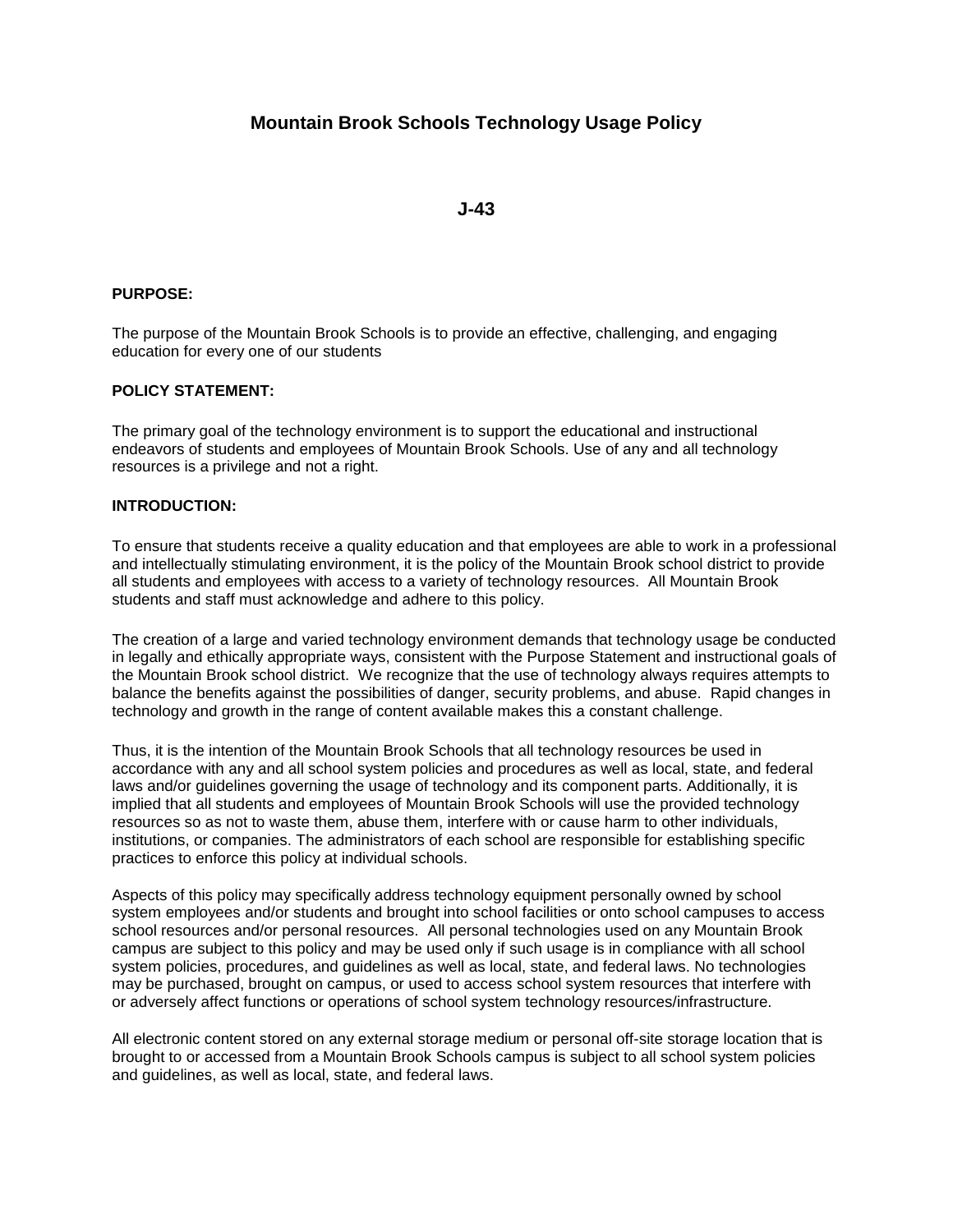Employees are prohibited from emailing outside the school system or storing/saving on external storage devices or portable devices that do not remain on campus, electronic copies of student or staff personal information. This information includes, but is not limited to data containing social security numbers, information protected by FERPA, and any other sensitive and/or protected information. In the event that this type of information is stored on a portable or external device and said device is lost or stolen or if the security of this data is believed to have been breached in any way, the Technology Director should be notified immediately.

Any questions about this policy, its interpretation, or specific circumstances shall be directed to the Technology Director before proceeding. Violations of this policy will be handled in a manner consistent with comparable situations requiring disciplinary and/or legal action.

The Mountain Brook Schools Technology department issues further specific guidelines detailing appropriate and legal use of copyright, email, technology resource purchasing and disposal, web page creation and maintenance, and the publication of student work. These guidelines are updated as best practices dictate and as case law emerges. These guidelines are considered appendices of the Mountain Brook Schools Technology Usage Policy. Students and staff are expected to be aware of and follow the guidelines which are updated annually and posted on the Mountain Brook web site's Technology page and referenced in the Employee Handbook and/or the Student Code of Conduct.

### **I. ACCESS:**

- A. The use of all Mountain Brook Schools technology resources is a privilege, not a right, and inappropriate or suspected inappropriate use will result in a cancellation of those privileges, pending investigation. Moreover, users of Mountain Brook Schools' technology must be aware that Mountain Brook Schools cannot assume any liability arising out of the illegal or inappropriate use of technology resources.
- B. Users should not purchase or dispose of software, hardware, peripherals, or other technology-related devices without consulting the technology staff. Regardless of purchase date, location or funding source, all personnel should adhere to the *Electronics Purchasing and Disposal Guidelines* in regard to all purchases and disposals.
- C. Individuals may use only accounts, files, software, and/or other technology resources that are assigned to, provided, or approved for him/her.
- D. Individuals identified as a real or suspected security risk will be denied access.
- E. Any use of technology resources, regardless of ownership, that reduces the efficiency of use for others will be considered a violation of this policy.
- F Individuals must not attempt to disrupt any technology services or data integrity by engaging in inappropriate activities. Examples include, but are not limited to, spreading viruses, spamming, excessive network and/or Internet activity, or modification of equipment or infrastructure.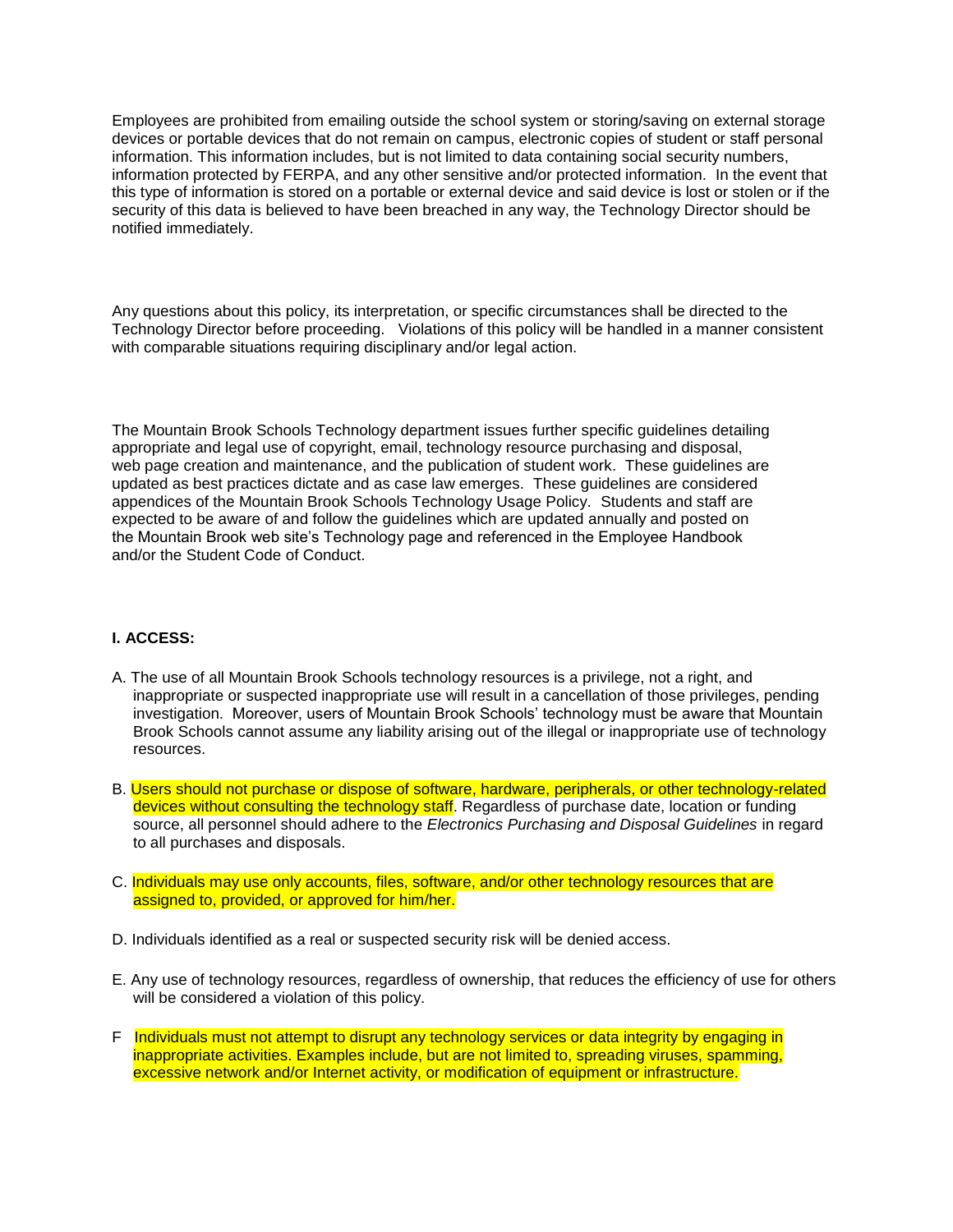- G. Individuals must not attempt to modify technology resources, utilities, and configurations, and/or change the restrictions associated with his/her accounts, or attempt to breach any technology resources security system or filtering systems, either with or without malicious intent.
- H. Personal technology-related devices such as, but not limited to laptops, cell phones, smart-phones, iTouch/iPods/iPads, cameras or other eDevices, etc. used on school grounds are subject to all items covered in this policy and other applicable published guidelines. The permission for such personal devices to be brought to school and the use of such devices will be at the discretion of the local school administration. The user should not access local area network or wide area network resources that require authentication without the explicit permission of the technology staff. Public Internet access is available for visiting devices and is subject to the conditions outlined in this policy and all other school system policies and guidelines, as well as local, state, and federal laws.
- I. The district Technology Director, local school Technology Coordinators and/or school system administrators will determine when inappropriate use has occurred, and they have the right to deny, revoke, or suspend specific user accounts.

# **II. PRIVACY:**

- A. To maintain network integrity and to insure that the network is being used responsibly, if any policy violation or inappropriate behavior is suspected, the Technology Director, local school Technology Coordinators and/or other designated technology staff reserve the right to inspect any and all data, including data stored by individual users on individual school or personal devices. Users should be aware that activities may be monitored at any time, without notice.
- B. Users should not have any expectation that their use of technology resources, including files stored by them on the Mountain Brook Schools' network, will be private and will be secure from access by others. Reasonable steps will be taken to maintain the security of technology resources, but no assurance can be given that penetration of such security will not occur.
- C. Because communications on the Internet are public in nature, all users should be careful to maintain appropriate and responsible communications.
- D. Mountain Brook Schools cannot guarantee the privacy, security, or confidentiality of any information sent or received, either via the Internet, an email facility, telephone, or otherwise.
- E. Users are encouraged to avoid storing personal and/or private information on the district and/or schools technology resources.

# **III. DATA SECURITY:**

- A. Students and staff are expected to follow all local, state and federal laws and system policy regarding the protection of student and staff confidential data.
- B. Users should not have any expectation that their usage of such resources is private. Reasonable efforts will be taken to maintain security of technology resources, but Mountain Brook Schools cannot ensure that such security will not be penetrated or breached and cannot assume any liability arising out of any such penetration or breach of security.
- C. Individuals must take all reasonable precautions to prevent unauthorized access to accounts and data and any other unauthorized usage within and outside the Mountain Brook Schools. Any such unauthorized usage shall be reported immediately to the local school Technology Coordinator and/or the district Technology Director.
- D. All employees shall be responsible for reporting suspected or actual breaches of data security whether due to inappropriate actions, carelessness, loss/theft of devices or failures of technical security measures.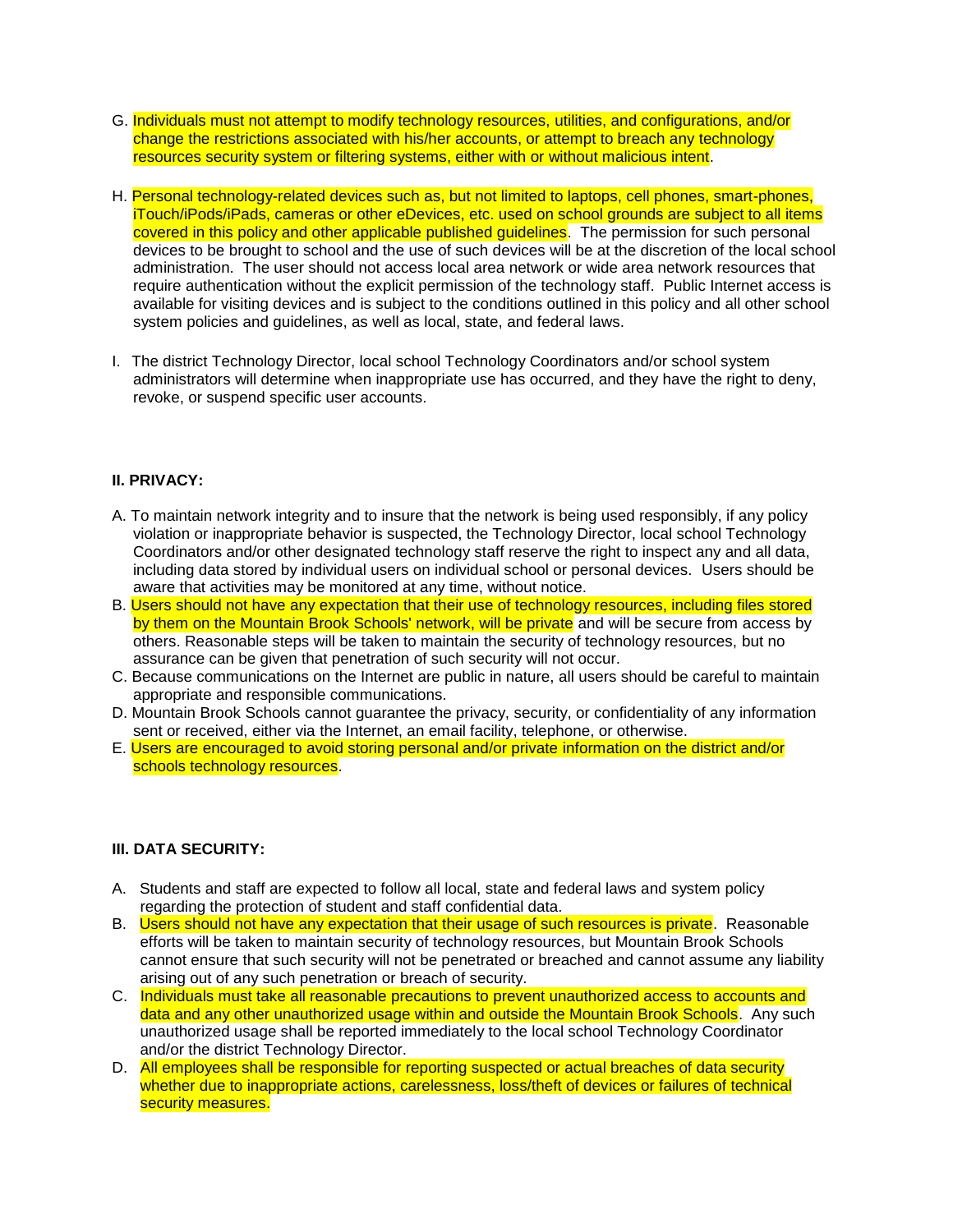- E. **Individuals may not attempt to log into the network using any network account and/or password other than the login(s) assigned to him/her. Individuals may not allow someone to use his/her network account and/or password to access the network, email, specific software packages, or the Internet.**
- F. Reasonable steps and procedures will be taken to secure student records, media center collections, child nutrition, and accounting information, and such information shall be backed up in a routine manner, with such information being maintained in secure offsite storage.
- G. The system-wide technology staff does perform routine backups in an effort to assure continuity of business. There can be no assurance, however, that technology resources will be available within a particular time frame following an outage. There is no guarantee that information that existed prior to an outage, malfunction, or deletion, can be recovered. Users are expected to maintain and back up their critical files and data.

### **IV. COPYRIGHT:**

- A. Illegal copies of software/media may not be created or used on school equipment.
- B. Any questions about copyright provisions should be directed to the district Technology Director, local school Technology Coordinator, or local school Media Specialist.
- C. Legal and ethical practices of appropriate use of technology resources are reviewed with students and employees in the system (i.e. as part of the Technology Education Curriculum, during orientation sessions, faculty meetings, or through online methods, etc). Again, all questions regarding legal and ethical practices of appropriate use should be directed to the local school Technology Coordinator and/or district Technology Director.
- D. Copyright is implied for all information (text, data, and graphics) published on the Internet. Student and employee web page authors will be held responsible for the contents of their pages. Do not "borrow" icons, sounds, or graphics from other pages without documented permission. It is the student's or employee's responsibility to secure proper usage permission.
- E. Duplication of any copyrighted software/media is prohibited unless specifically allowed in the license agreement and, then, should occur only with the knowledge of the technology staff.
- F. A backup copy of all purchased software programs may be made and, thus, become the working copy.
- G. All original copies of software programs regardless funds used will be stored in a secure place.
- I. In almost every case, if a single copy of given software package is purchased; it may only be used on one computer at a time. Multiple loading or "loading the contents of one disk onto multiple computers," (1987 Statement on Software Copyright) is NOT allowed.
- J. If more than one copy of a software package is needed, a site license, lab pack, network version, or Internet portal license must be purchased. The district Technology Director and/or local Technology Coordinator and the person requesting the software will be responsible for determining how many copies should be purchased.
- K. Either the district Technology Director or the local school Technology Coordinator is authorized to sign license acknowledgements for a school within the system. Copies of any system-wide license agreements must be signed by the district Technology Coordinator and/or Superintendent and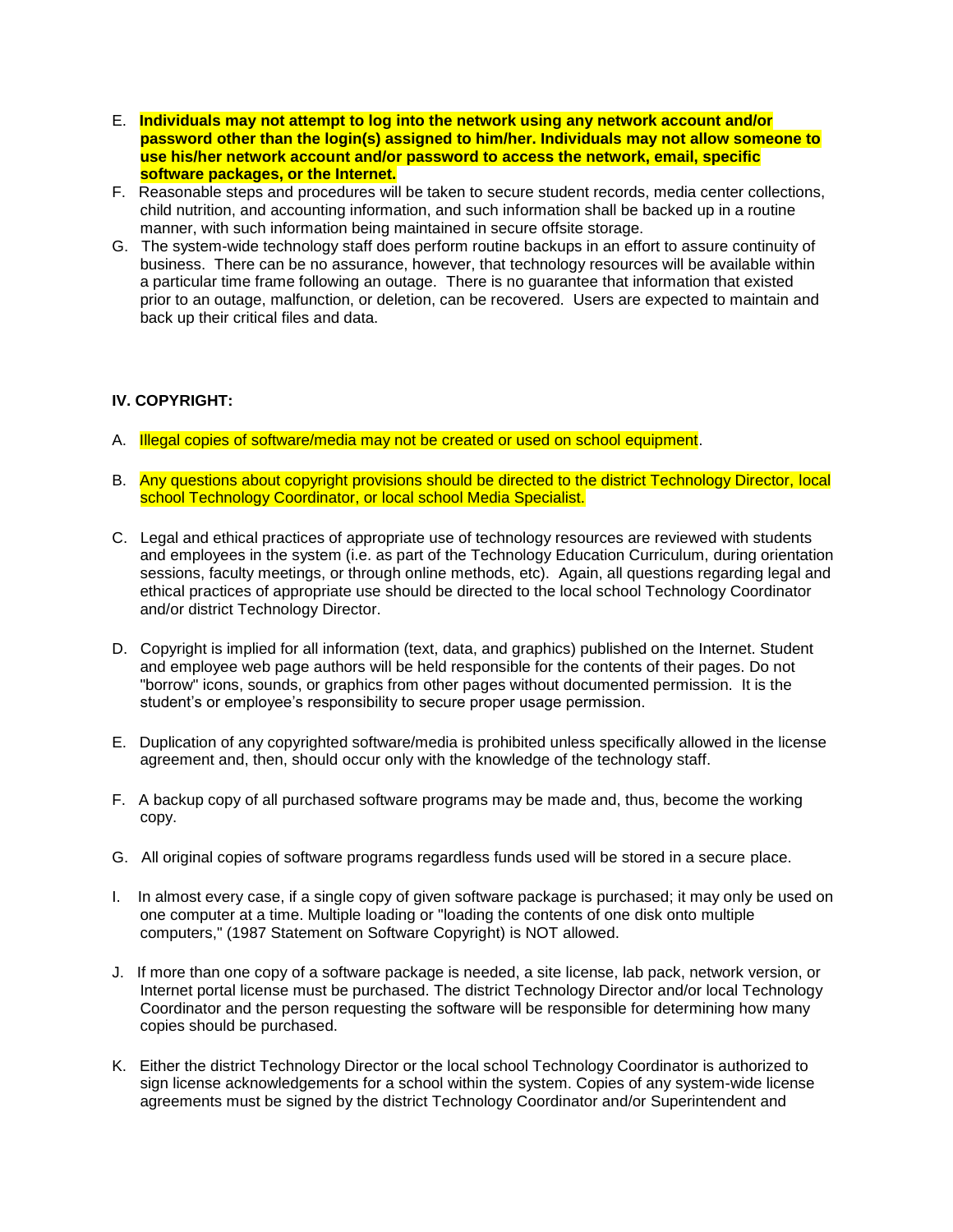distributed to all schools that will use the software. All binding contracts/agreements must be signed by the Superintendent.

- L. The district technology staff or local Technology Coordinator is responsible for installation of all software in use on the wide area network, local area network and/or individual devices within and purchased by Mountain Brook Schools. Technology assistants or other designated staff may install software on technology devices with permission by the district Technology Director and/or local school Technology Coordinator.
- M. Written permission to post student work on the internet is obtained through the *Mountain Brook Schools Technology Usage Agreement*.

# **V. EMAIL:**

- A. Mountain Brook Schools provide access to email accounts for all employees, long-term substitutes, and, in our secure cloud (secure online applications and storage), for students. Email accounts may be granted for school related organizations or classes with designated employee sponsors.
- B. Mountain Brook Schools make a reasonable effort to maintain (backup) email for normal business operations. Backups are maintained for a maximum of 30 days.
- C. Technical support is provided for Mountain Brook Schools email accounts used to conduct educational and/or instructional business.
- D. Personal use of email is permitted as long as it does not violate Mountain Brook Schools' policy and/or adversely affect others or the speed of the network.
- E. Use of Mountain Brook Schools' email accounts for harassing or threatening is strictly prohibited.
- F. Mountain Brook Schools' email accounts may not be used for political activity, personal gain, commercial purposes, or profit.
- G. When employing email, all users are responsible for maintaining professionalism at all times. Avoid impulsive and informal communication. Users must be constantly mindful of the need to review carefully and reconsider email communications before responding to and/or sending email. As a general rule, the content of an email should be acceptable to a general audience.
- H. Mountain Brook Schools' email accounts may not be used for attempting to send or sending anonymous messages.
- I. Mountain Brook Schools' email accounts may not be used for sending mass emails unless to parent lists or for other for educational purposes.
- J. Mountain Brook Schools' email accounts may not be used for posting or forwarding other user's personal communication without the author's consent.
- K. Because email is not securely transmitted, discretion must be used when sending, or encouraging the receipt of email containing sensitive information about students, families, school system employees, or any individuals. There can be no assurance that email will be confidential and/or private.
- L. There is a system imposed limit on storage for email accounts. Users meeting or exceeding the limit will be unable to send or receive emails.
- M. Users required to maintain email(s) for more than 365 days should print said emails and file or store electronically in a different format.
- N. The technology staff, Mountain Brook Schools' administrative staff, or Mountain Brook Board of Education do not technically support or maintain individual user initiated email archives.
- O. Incoming and outgoing email is filtered by the district for inappropriate content, viruses, phishing, and/or malware. However, no filtering system is foolproof, and material deemed inappropriate by individual users or harmful may be transmitted in spite of filtering. Mountain Brook Schools cannot assume any liability for such breaches of the filter.
- P. Email accounts will automatically expire on the last full day of employment.
- Q. At the discretion of the Technology Director, email accounts may be locked without notice.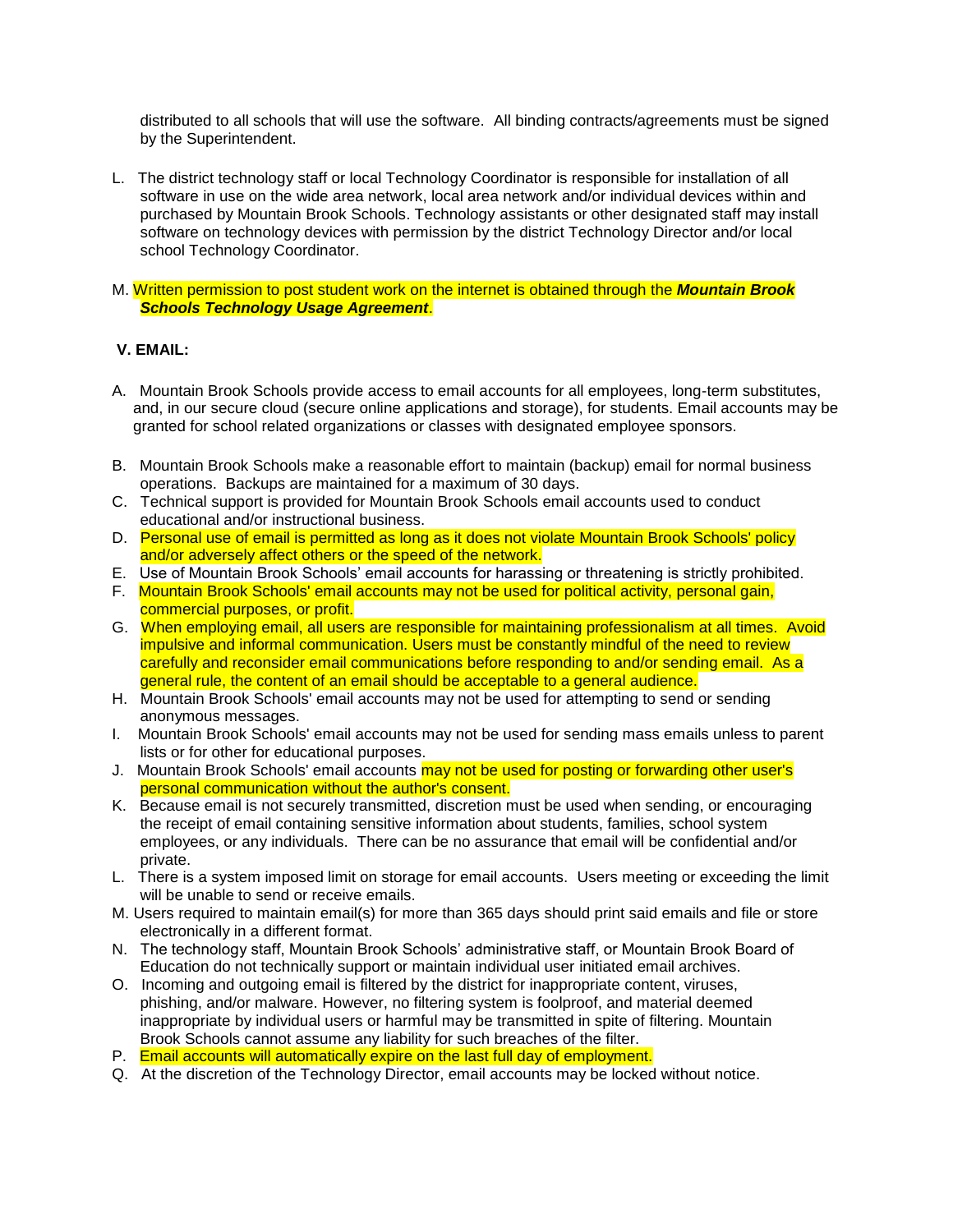# **VI. INTERNET USE:**

- A. The intent of the Mountain Brook Schools is to provide access to resources available via the Internet with the understanding that staff and students will access and use information that is appropriate for their various curricula.
- B. All school rules and guidelines for appropriate technology usage, as well as local, state, and federal laws apply to usage of the Internet.
- C. Teachers should screen all Internet resources before projecting them in the classroom.
- D. Students gain access to the Internet by agreeing to conduct themselves in a considerate and responsible manner and by providing written permission from their parents.
- E. Students are allowed to conduct independent research on the Internet upon the receipt of the appropriate permission forms.
- F. Permission is not transferable, and therefore, may not be shared. Existing permission forms are valid until new forms are received. Students are required to have new forms signed when changing schools.
- G. Students who are allowed independent access to the Internet have the capability of accessing material that has not been screened.
- H. Internet activity can and will be monitored, along with other aspects of technology usage.
- I. Internet access for all users is filtered through one central point by URL (web address) and by IP address and may be filtered by keyword.
- J. URLs (web addresses) and IP addresses may be added to or deleted from the filtered list by the Technology Director.
- K. Staff members may request to review filtered categories. Users requesting sites for blocking or unblocking, must list specific URLs.
- L. Successful or unsuccessful attempts to bypass the Internet filter by using proxies or other resources are a violation of this policy.
- M. Internet use refers to internet access via all Mountain Brook Schools/Private and public networks.

# **VII. WEB PUBLISHING:**

- A. The Mountain Brook Schools' web site is limited to usage associated with activities of Mountain Brook Schools. The web site cannot be used for profit, for commercial purposes, to express personal opinions, or to editorialize.
- B. The Technology Staff reserves the right to reject all or part of a proposed or posted web page.
- C. All pages posted on the Mountain Brook Schools' web site must be designed/written with approved software.
- D. It must be easy to determine the name or title of the person responsible for the content on each web page or sections of web pages housed on the Mountain Brook Schools' website.
- E A staff member's primary web page should be housed on the Mountain Brook Schools' web site.
- F. Links from pages housed on the Mountain Brook Schools' website to personal blogs, social networking sites, advertisements unrelated to school system business, and/or personal web pages are prohibited.
- G. Student pictures or other personally identifiable information can be used in accordance with the signed "Mountain Brook City Schools Technology Usage Agreement" and in accordance with FERPA guidelines.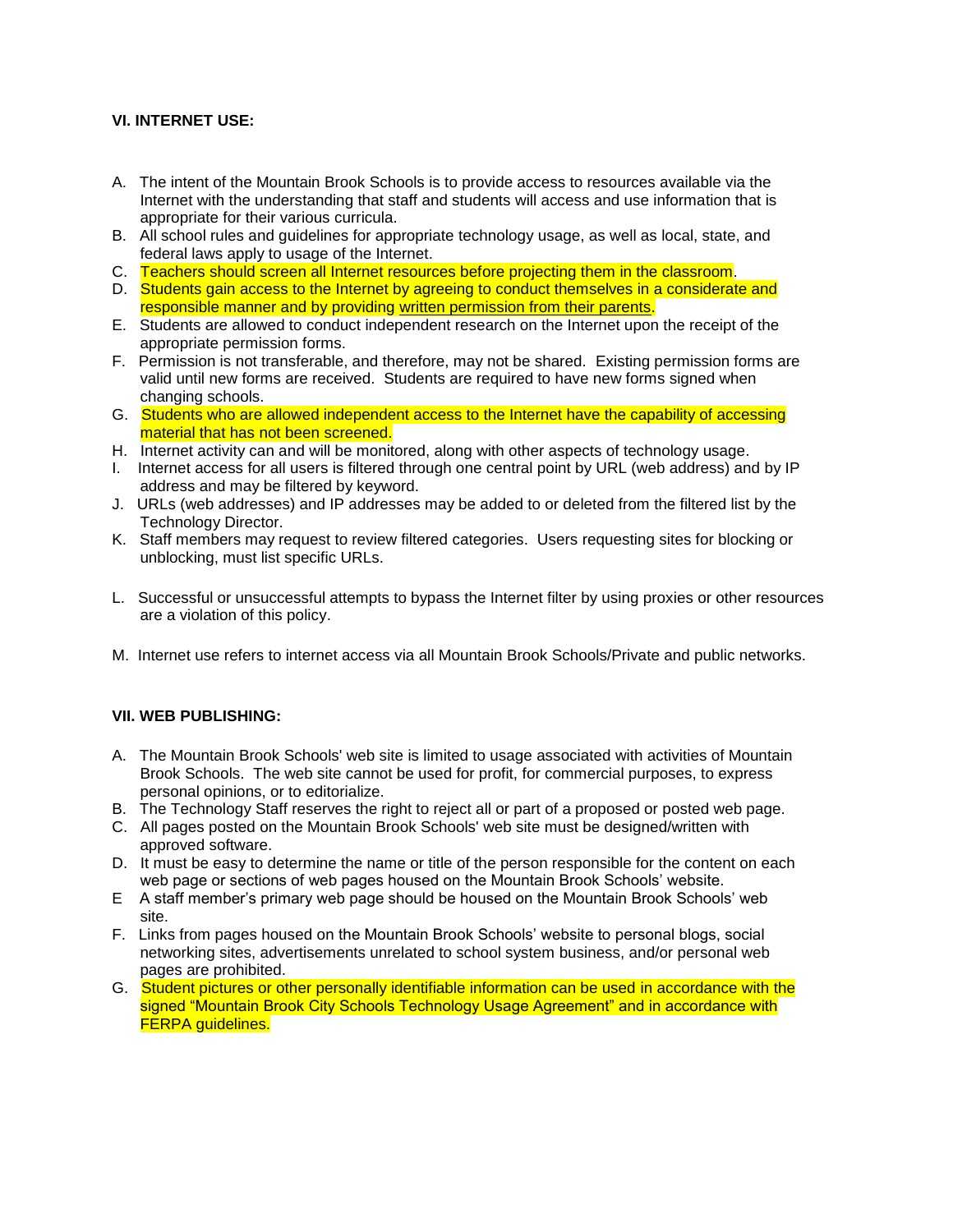H. Student posting of personally identifying information of any kind on the Mountain Brook website or linking to personal information from the Mountain Brook website is prohibited. Personally identifying information includes home address, work address, home and/or cell phone numbers, social security number, etc.

- I. Individual students may be identified by full name unless permission to do so is denied by the parent or guardian in writing on the *Technology Resource Agreement* form. Full names may only be used in reporting student participation in school sponsored extracurricular activities, achievements, and other positive recognitions.
- J. No written permission is required to list faculty/staff and their school contact information (phone extension, email address, etc.)
- K. Permission for publishing employee photographs on the Mountain Brook website is assumed unless the employee specifies otherwise in writing to his or her direct supervisor.
- L. Infringement of copyright laws, obscene, harassing or threatening materials on web sites are against the law and are subject to prosecution.

# **VIII. EXAMPLES OF INAPPROPRIATE USE OF RESOURCES:**

This list is not all-inclusive, but is intended to provide general guidance. Anything that would be considered inappropriate in "paper form" or "verbal form" is also considered inappropriate in electronic form. Information, such as but not limited to STI data, accessed through school system technologies may not be used for any private business activity. The following are examples of inappropriate activities when using any Mountain Brook Schools' network, email system, hardware, software, technology services, and/or Internet access:

- A. Using another user's password or attempting to discover another user's password
- B. Sharing passwords
- C. Trespassing in another user's files, folders, home directory, or work
- D. Saving information on any network drive or directory other than your personal home directory or a teacher-specified and approved location
- E. Downloading, installing, or copying software of any kind onto a computer, laptop, home directory, network drive, or other edevice (except for approved updates or apps)
- F. Harassing, insulting, embarrassing, or attacking others via technology resources
- G. Damaging/abusing technology resources, including, but not limited to, printers, telephones, computers, computer systems, any e-device, or computer networks (this includes changing workstation configurations such as screen savers, backgrounds, printers, BIOS information, preset passwords, etc.)
- H. Intentionally wasting limited resources such as Internet bandwidth, disk space and printing capacity
- I. Accessing inappropriate material stored on resources such as, but not limited to, digital cameras, flash drives, iPods, online storage, cell phones, web sites, etc.
- J. Accessing inappropriate material from web sites or attempting to bypass the Internet filter to access web sites that have been blocked (Examples: information that is violent; illegal; satanic; sexual; demeaning; racist; inflammatory; and/or categorized as a social networking, blogging, or journaling sites, etc.)
- K. Sending, displaying, or downloading offensive messages or pictures
- L. Using obscene, racist, profane, discriminatory, threatening, or inflammatory language in a document, email, etc.
- M. Using a digital camera, camera phone, or any other device capable of storing a still or video image to take inappropriate, harassing, and/or embarrassing pictures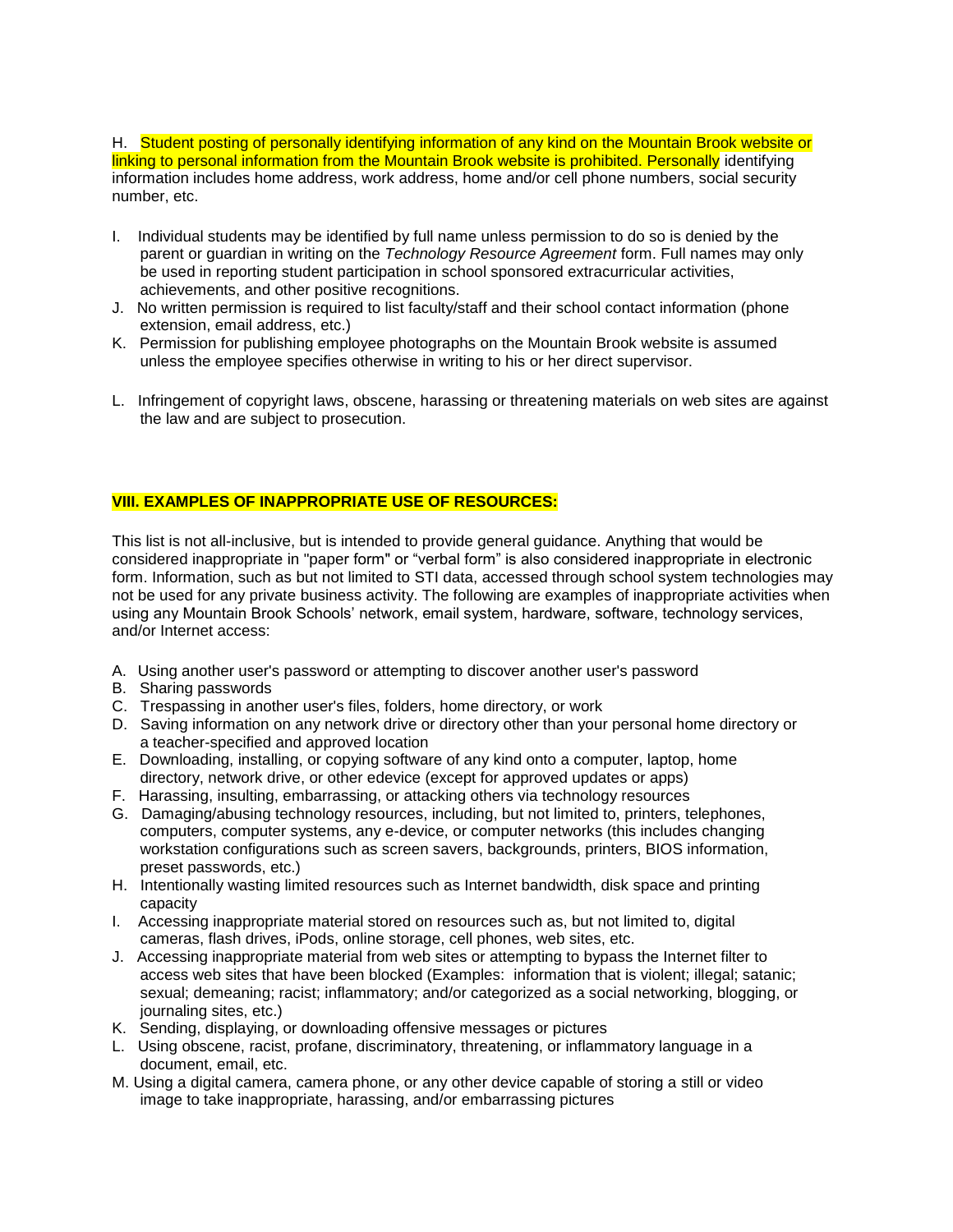- N. Editing or modifying digital pictures with the intent to embarrass, harass or bully is prohibited
- O. Participating in unsupervised or non-instructional on-line chat rooms without the permission/supervision of an adult staff member
- P. Posting any false or damaging information about other people, the school system, or other organizations
- Q. Posting of any personal information as defined previously in this document
- R. Broadcasting network messages or participating in sending/perpetuating chain letters
- S. Violating copyright laws
- T. Plagiarism of materials
- U. Use of technology resources to create illegal materials (i.e. counterfeit money, fake identification, etc.)
- V. Use of any Mountain Brook Schools Technology resource for personal gain, commercial or political purposes
- W. Accessing any website or other resources by falsifying information
- X. Downloading games or playing games on-line that are not instructional in nature
- Y. Streaming video or audio not related to the core business of the School System

Adopted: September 11, 1995

Revised: July 6, 1998

Revised: November 13, 2000

Revised: June 2007

Proposed Revison: April 2011

The purpose of these guidelines is to ensure the proper use of Mountain Brook Schools' email and Internet communication systems and to make users aware of what Mountain Brook Schools deems as acceptable and unacceptable use of its email and Internet communication systems. We reserve the right to amend these guidelines as necessary. In case of revisions, users will be informed by email, by posting on the District Technology web page, through professional development, at faculty meetings, grade level meetings, or department meeting, assemblies, in class, and/or by other means deemed appropriate by the administration.

### **Email**

#### Legal Risks

Email is a school business or educational communication tool, and users are obliged to use this tool in a responsible, effective, and lawful manner. Although by its nature email seems to be less formal than other written communication, the same laws apply. Any email is discoverable in a due process situation or other legal action. In addition, any email exchanged by a school system employee is public record. Other legal risks of email for Mountain Brook Schools and/or their network users include the following:

sending emails with any libelous, defamatory, offensive, racist or obscene remarks;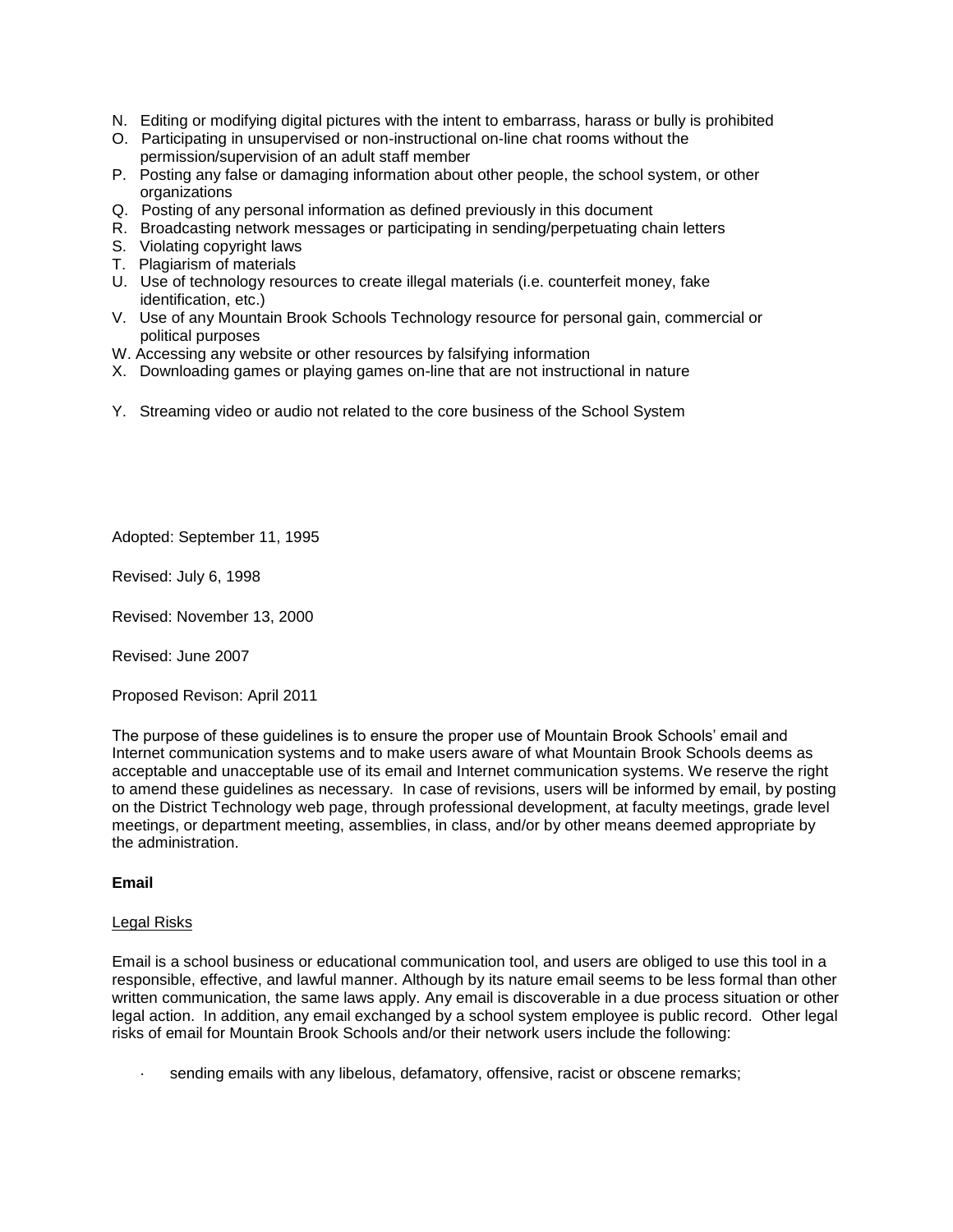- · forwarding emails with any libelous, defamatory, offensive, racist or obscene remarks;
- forwarding confidential information;
- · forwarding or copying messages without permission or implied permission; and/or
- · knowingly sending an attachment that contains a virus that severely affects another network.

By following the guidelines in this document, the email user can minimize the legal risks involved in the use of email. If any user disregards the rules set out in these guidelines, the user will be fully liable and Mountain Brook Schools will disassociate itself from the user as far as legally possible.

- · Do not send or forward emails containing libelous, defamatory, offensive, racist or obscene remarks. If you receive an email containing libelous, defamatory, offensive, racist or obscene remarks, promptly notify your supervisor.
- · Use caution if you forward a message without implied permission or without acquiring permission from the sender first, especially if it contains sensitive or personal information.
- · Do not forge or attempt to forge email messages.
- · Do not send email messages using another person's or a bogus email account.
- · Do not copy a message or attachment belonging to another user without the permission or implied permission of the originator.
- Do not disguise or attempt to disguise your identity when sending email.

### . **Best Practices**

- Mountain Brook Schools considers email as an important means of communication and recognizes the importance of proper email content and of speedy replies in conveying a professional image and in delivering good customer service. The use of email in education, however, is proliferating and the precise legal issues regarding appropriate use are yet to be determined. We are confident that—
	- · Any email exchanged by school system employees about individual students is public record.
	- · Any email pertaining to a particular student is discoverable in a due process situation or other legal action.
	- The nature of email lends itself to impulsive, overly informal, and sometimes unprofessional communication.

Therefore Mountain Brook Schools urges users to adhere to the following guidelines:

### **Guidance On Email Between School Employees And Parents/Guardians**

Examples of generally **appropriate** use of email between school employees and parents/guardians:

· Teachers invite parents to provide email addresses and then send out emails to those addresses reporting on classroom activities, projects, and assignments. These messages are generic and do not refer to specific students.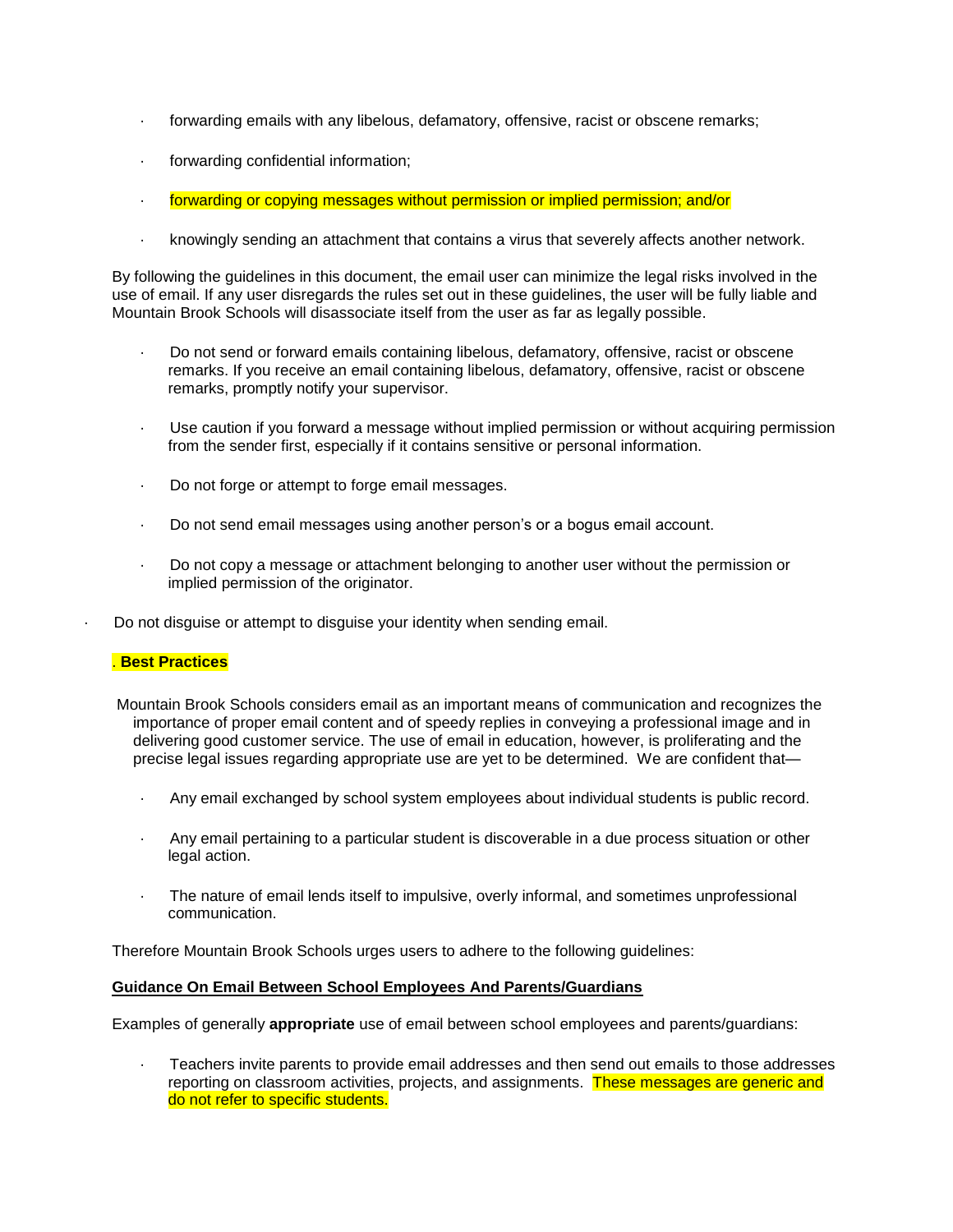Teachers may initiate or respond to email from a parent or guardian about a specific child, exchanging objective not subjective information such as the student's attendance, participation, homework, and performance in class.

Examples of **inappropriate** use of email between school employees and parents/guardians:

- Using email to report on serious problems regarding individual students.
- Using email to discuss confidential and sensitive matters, including:
	- o Medical/psychiatric/psychological diagnoses and treatments.
	- o Contents of special education and/or Section 504 evaluations, intervention plans, IEPs, 504 plans, disciplinary matters.
	- o Family problems and other sensitive family information.
	- · Using, in email, language that is subjective, judgmental, unprofessional, pejorative, and/or labeling. Examples:
		- o "Have you considered that Johnny might have ADHD?"
		- o "Overall, I think that Johnny is unmotivated/lazy."
		- o "I don't think there is anything wrong with Johnny except his negative attitude."

Email between teachers and parents should be positive and/or general in nature when possible. Discussions involving serious problems and any and all protected information (medical, psychological, psychiatric, Special Education, and Section 504, and disciplinary matters) should occur in person or by telephone.

Parents may initiate inappropriate email exchanges. Example:

"Johnny is in your American History class and is failing. His father is an alcoholic and we are divorced. Johnny has ADHD and clinical depression. Can you please tell me how he is doing in your class and what I can do to help him?"

That kind of message should be deleted and the teacher receiving it should call the parent who sent it. Alternately, the teacher could reply to it, deleting everything from the body of the email sent by the parent, and then respond with directions about how the teacher can be reached by telephone or in person.

# **Guidance On Email Between School Employees Concerning Students**

Examples of generally **appropriate** use of email between school employees: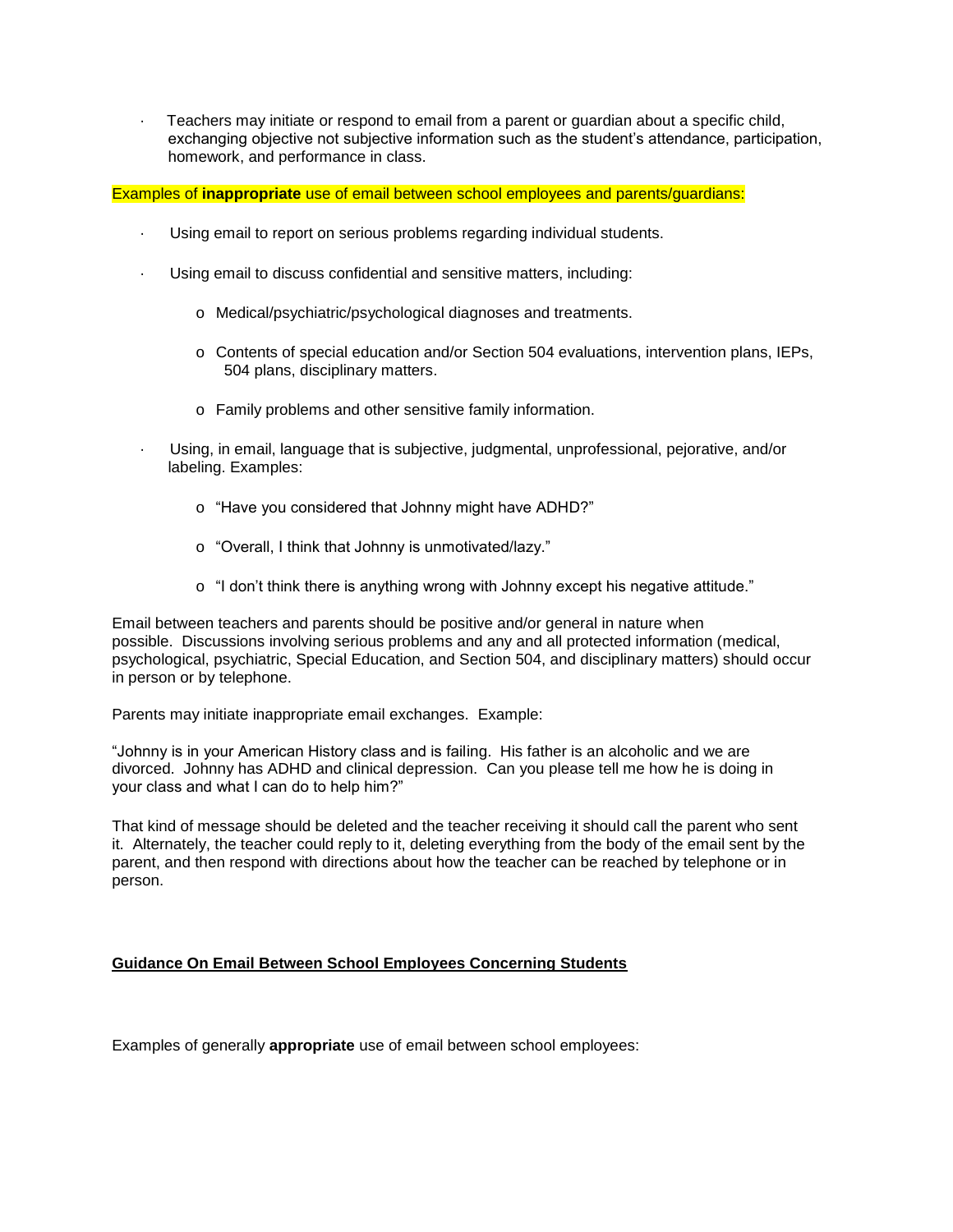· Emails which provide positive information, objective comments, and/or neutral information regarding school performance. In other words, conducting straight-forward business, staying away from sensitive and confidential areas.

Examples of **inappropriate** use of email between school employees:

- Using email to report on serious problems regarding individual students.
- Using email to discuss confidential and sensitive matters, including
	- o Medical/psychiatric/psychological diagnoses and treatments.
	- o Contents of special education and/or Section 504 evaluations, intervention plans, IEPs, 504 plans, disciplinary matters.
	- o Family problems and other sensitive family information.
- · Using, in email, language that is subjective, judgmental, unprofessional, pejorative, and/or labeling. Examples:
	- o "I think Johnny has ADHD"
	- o "Overall, I think that Johnny is unmotivated/lazy"
	- o "I don't think there is anything wrong with Johnny except his negative attitude."
	- o "I think this child's problem is his home life."

Discussions involving severe problems, subjective comments, and any and all protected information (medical, psychological, psychiatric, Special Education, and Section 504, and disciplinary matters) should occur in person or by telephone.

General **Best Practices** involving all email are as follows:

### **Writing emails:**

- Use short, descriptive **Subject:** lines.
	- · Avoid lengthy, detailed email messages. Consider using an attachment for "How To" information, directions, procedures, processes, or similar types of information
	- · Avoid unnecessary attachments or large file attachments such as multiple pictures, mini movies, etc. AVOID USING ALL CAPITALS.
	- · If using cc or bcc feature, take steps to inform the cc or bcc recipient of any action expected unless the action is explicit in the email. The bcc option is often used to avoid revealing recipient email addresses to the entire group receiving the email; otherwise, the bcc option should be used sparingly if at all.
	- If you forward emails, state clearly what action you expect the recipient to take.
	- Use the spell checker before you send out an email.
	- If the content of an email is not of a public nature, consider using another form of communication or protect the information by using a password.
	- · Only mark emails as important if they really are important.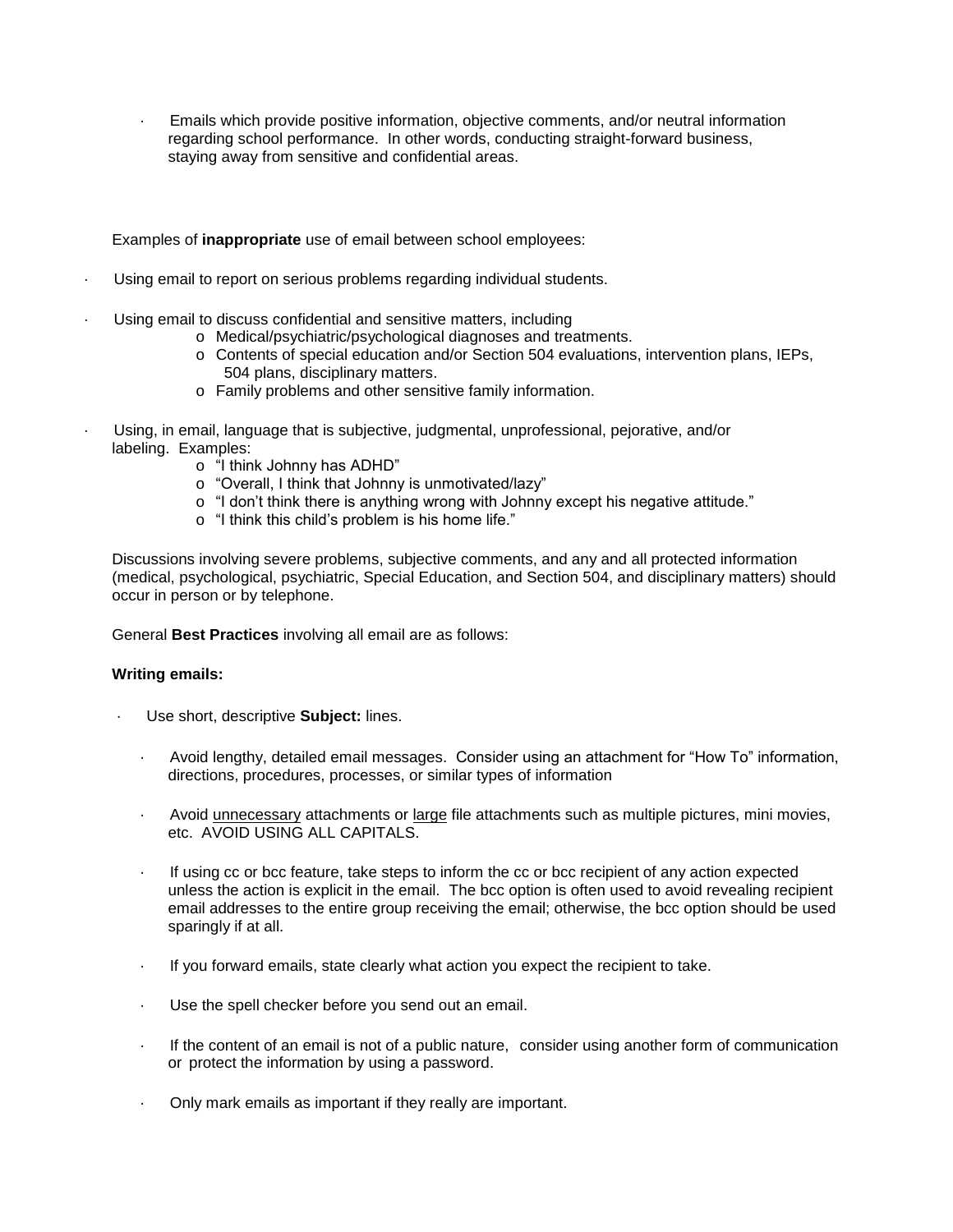### **Replying to emails**:

- · Emails should be answered within 24 hours, and at minimum employees are expected to check email at least once per day
	- · Responses should not reveal confidential information and should be professional.

### **Newsgroups/ListServs:**

Users should exercise caution before subscribing to a listserv, newsletter or news group. This type of email may be overwhelming and cancelling a newsgroup and/or newsletter subscription is often difficult if not unsuccessful.

### **Maintenance**

- · Delete email messages in a timely manner.
	- Print email messages required for documentation.
- Messages in the Deleted Items folder will be automatically removed in 14 days.
- · A more frequent manual deletion of items by the individual user is recommended.
- · User deleted emails will be permanently purged in 7 days.
- Messages in the Sent Items folder will be removed in 90 days. A more frequent manual deletion of items by the individual user is recommended.
- Emails older than 365 days will be removed from all email folders.
- · Email accounts are assigned a mailbox size quota of 500MB. Failure to stay at or below the quota will result in the user being unable to send or receive email.
- · Avoid responding to request in emails that could be "phishing" attempts.
- · Avoid opening attachments that are suspicious or mass forwarding virus hoaxes.
- · Check with the technology staff when in double of the suspicious nature of emails.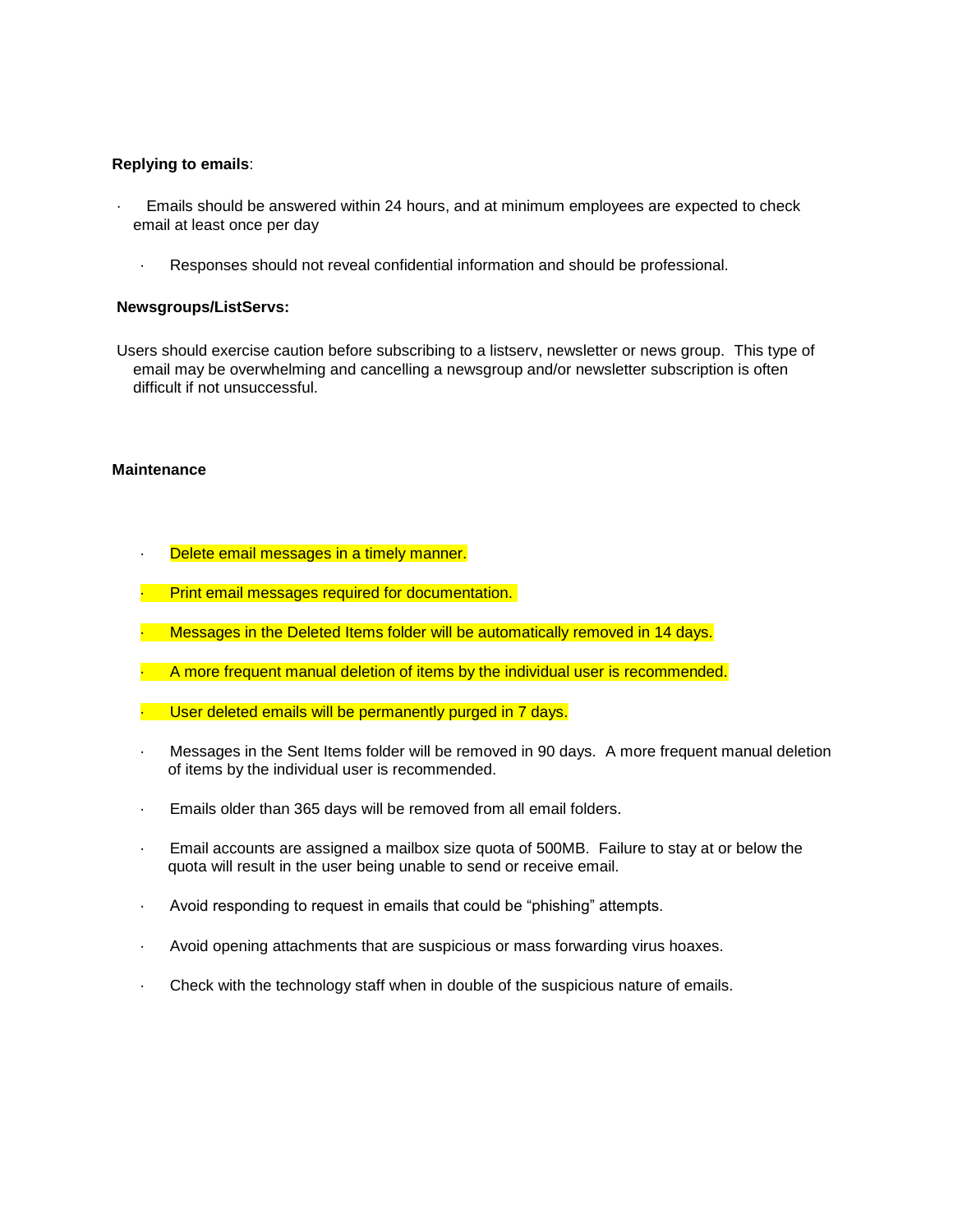# **Electronic Social Networking, Instant Messaging including Texting, etc.**

Electronic social networking and/or instant messaging, such as but not limited to Twitter, IM, or texting, among staff and students is a particularly sensitive matter in a time when growing numbers of school employees maintain social networking accounts, email extensively in their personal lives, and are accustomed to using instant messaging services.

An absolute prohibition of communicating electronically with students seems excessive. On the other hand, teachers and school staff must maintain the highest standards should they choose to interact with students through electronic media. Below are some typical situations on which employees might need guidance.

#### Guidelines below are presented in a Q&A format.

- *Q: Is it ok for me to initiate electronic communications with a student?*
- A: If a teacher initiates overly personal contact with students outside of school, whether in person or electronically, he or she may create an impression of an unhealthy interest in that student's personal life and may leave himself or herself open to an accusation of inappropriate conduct. Therefore, caution should be exercised in this type of communication.

### *Q: What if I receive an email or other electronic message such as a text from a student?*

A: This very much depends on the nature of the communication received. We would strongly discourage any use of texting, instant messaging or "chat"-type communication with students for purposes other than school related communications. If a communication is received which appears to be a social greeting. you might do best just to acknowledge it in an appropriate way at school. A very brief acknowledging electronic response might be appropriate in some circumstances. However, it is perfectly OK not to respond to such greetings. If you choose to not respond, making an extra effort to cheerfully greet the student at school might be appropriate.

- If a student sends a message with disturbing content, you should discuss this with your administrator or supervisor, including a school counselor in the discussion as needed.
- If a student sends a message that appears to suggest an emergency (an allegation of abuse or a student sharing suicidal thoughts or plans), try to contact your administrator or supervisor at once.
- Q: *What about Facebook accounts or other social networking sites? Should I respond to an invitation to become a student's "Friend"?*

A: We recommend that you not engage in online social networking with students unless the site is used for school information or academic reasons only. This would only be an issue, of course, if you choose to maintain a Facebook, or similar account. If you do so, we recommend that you be extremely cautious about the content of your profiles and pages.

If you are strictly using a social networking site for school related topics and stay away from personal content then these sites should be treated much like any other educational blog. However, the use of comments, "writing on walls," and so on, would be likely to lead to major problems if an approval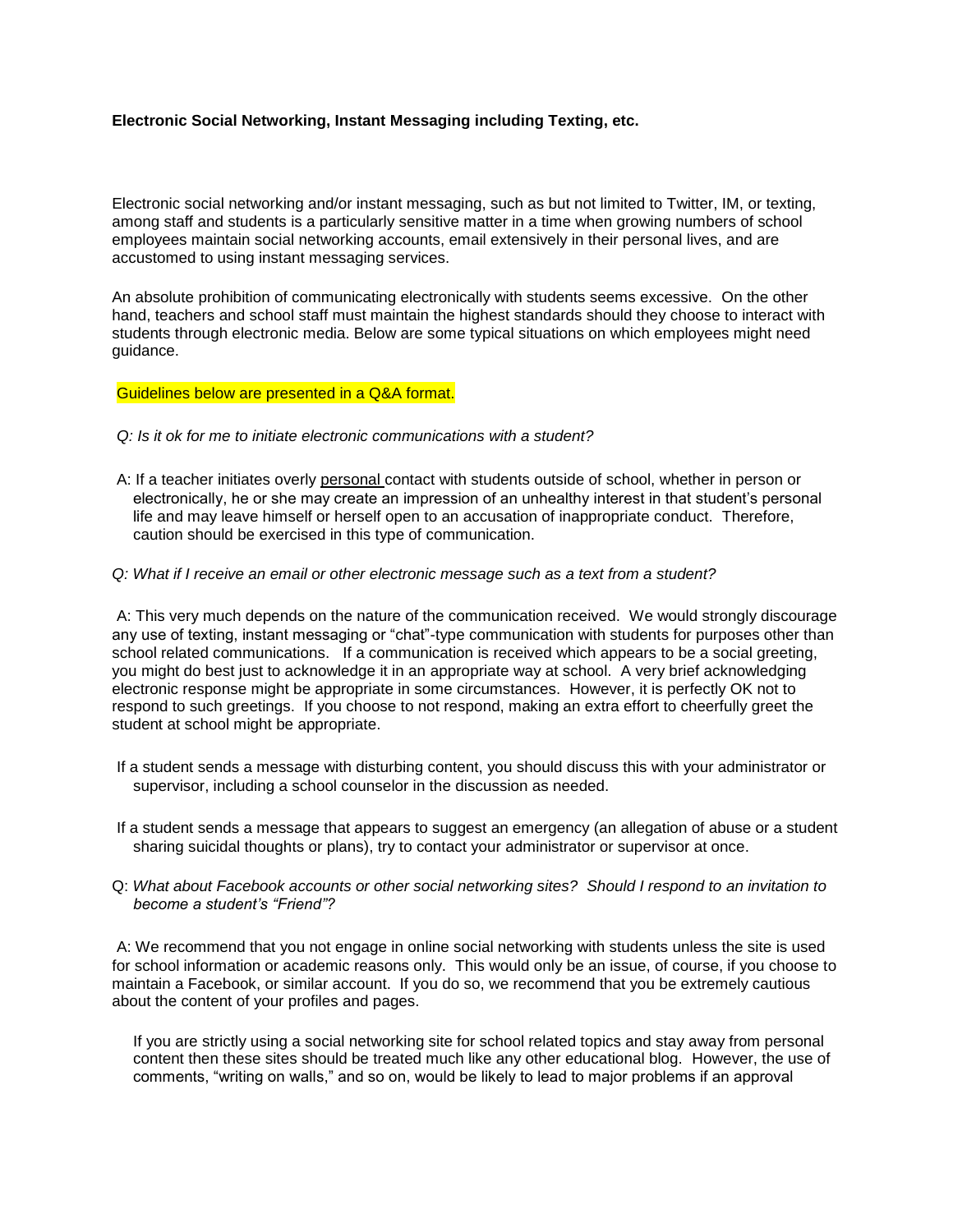process is not in place before posting. You may find that it is easier to simply tell your students that you have a policy not to accept students as "friends."

### **General Email Information**

#### Virus Protection and Filtering

Incoming and outgoing emails sent to or received from Mountain Brook Schools' Exchange email server are scanned for viruses, spam, and content. However, users are expected to exercise caution when opening emails from unknown users or when using the web-based email client from home computers.

Incoming emails may be blocked if the message size is over 100,000 KB or if there are multiple attachments.

#### Disclaimer

Mountain Brook Schools recommends that employees add a disclaimer to outgoing emails or automatically attach a disclaimer such as the one below to each email sent outside the school system.

"This email and any files transmitted with it are confidential and intended solely for the use of the individual or entity to which they are addressed. If you have received this email in error please notify the system manager. Please note that any views or opinions presented in this email are solely those of the author and do not necessarily represent those of the Mountain Brook Schools. Finally, the recipient should check this email and any attachments for the presence of viruses. The company accepts no liability for any damage caused by any virus transmitted by this email."

#### System Monitoring

Users must have no expectation of privacy in anything they create, store, send or receive on the Mountain Brook Schools' computer system. Emails can be monitored without prior notification if Mountain Brook Schools deems this necessary. If there is evidence that users are not adhering to the guidelines set out in this policy, Mountain Brook Schools reserves the right to take disciplinary action, including termination and/or legal action.

#### Email Accounts

Email accounts are assigned to new employees when their employment is approved by the Board of Education and when the new employee has read and signed acknowledgement and understanding of the Mountain Brook Schools Technology Usage Policy (J-43). All email accounts maintained on the Mountain Brook email and Internet communication systems are property of Mountain Brook Schools. Mountain Brook maintains student accounts, employee accounts and employee-sponsored accounts.

Passwords should not be given to other people and should be changed if the user believes his/her password is no longer secure. Email accounts are deleted immediately when employees retire, resign, or leave the school system for a period of six months or more. Only Mountain Brook employees are given email accounts. Upon request by the administration, Mountain Brook employee sponsored accounts, such as PTA accounts, may be created. Employee-sponsored accounts are subject to these guidelines and it is the responsibility of the sponsoring employee to educate the user of this and all other relevant technology-related policies and guidelines.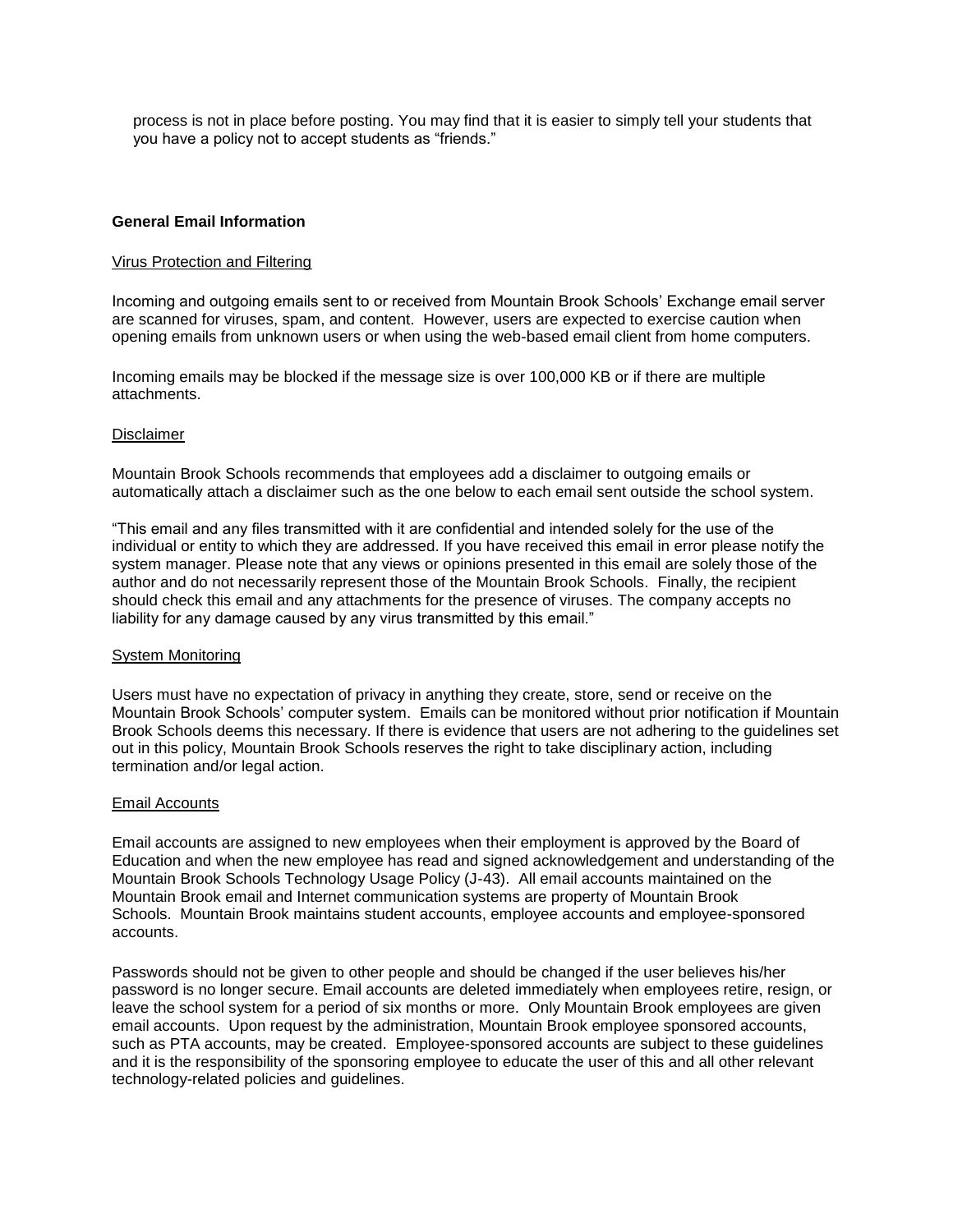# Electronic Communications for Personal Use

Although Mountain Brook Schools' email and Internet communication systems is meant for school business, Mountain Brook Schools allows the reasonable use of email for personal use if certain guidelines are adhered to:

- · Personal use of email should not interfere with work.
	- · Personal emails must also adhere to the guidelines in this policy.
	- · Personal emails should be deleted regularly so as not to clog up the system.

The forwarding of chain letters, junk mail, inappropriate jokes and executables is strictly forbidden.

Do not send personal mass mailings.

Do not send emails for personal gain, to solicit business for friends, family, etc., or for political purposes.

All messages distributed via the school system's email and Internet communication systems, even personal emails, are Mountain Brook Schools' property.

### **Questions**

If you have any questions or comments about these guidelines, please contact your principal or immediate supervisor. If you do not have any questions Mountain Brook Schools presume that you understand and are aware of the rules and guidelines and will adhere to them.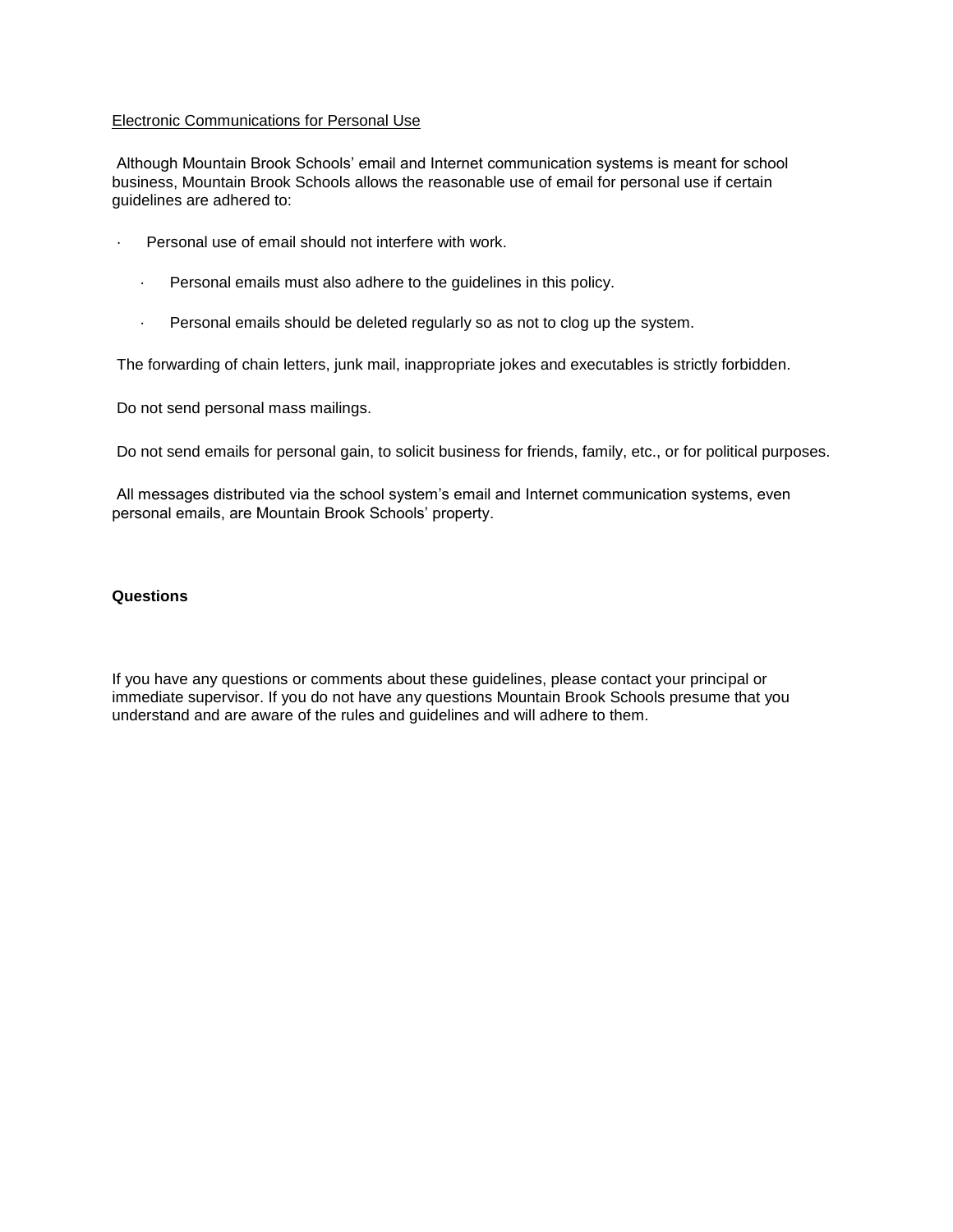### **General Webpage Guidelines**

Mountain Brook Schools (MBS) web pages are developed for curriculum and instructional use, schoolauthorized activities, or information about the Mountain Brook School District or its purpose.

- · Text, graphics, audio, and/or video posted on any web based page such as but not limited to web pages, wikis, on-line journals, blogs, twitter sites, Moodle pages, glogs, voice threads, etc, qualify as "web pages."
- · Web pages, pictures, and/or video/audio must adhere to *Mountain Brook Schools Technology Usage Policy*.
- · MBS web pages cannot be used for profit, or commercial, or political purposes. All posted work must be of publishable quality with regard to spelling, usage, and mechanics. All web page authors are responsible for the maintenance of their own pages, including, but not limited to, adding new content, updating existing content, and deleting outdated content.
- · All links should be checked regularly to make sure they are current and working. Pages that are not updated in a timely fashion, that contain inaccurate or inappropriate information, that violate copyright laws, or that contain links which do not work will be removed. The author will be notified.
- · Unfinished pages should not be posted until they are fully functional.
- Staff and/or student work may be published only as it relates to a class project, course, or other school-related activity.
- · Written permission is obtained from the student and guardian via the Technology Resource Agreement before posting student work on the Internet.
- · No student's personal information, including but not limited to, phone numbers, email addresses, or mailing addresses may be posted on MBS web pages.
- Staff is prohibited from linking to personal blogs, journals and/or personal web pages from class or organization web pages and should post and use school-sponsored email accounts for communicating with students and/or parents.
- Web pages are subject to approval by the district technology coordinator, local school technology coordinator, and building principal and must adhere to the regulations and restrictions established by Mountain Brook Schools.
- · Work must be of publishable quality in regard to correct spelling, usage, mechanics, etc.
- Each school's main page, at a minimum, should include the school's name, address, phone number, fax number, and a link to Mountain Brook Schools District main page.
- Each web page should contain a link back to the previous level in the school's site, and a link to the site's main navigational page.
- Pages that contain time-sensitive information, such as calendars, school events, staff information, etc., should be updated regularly.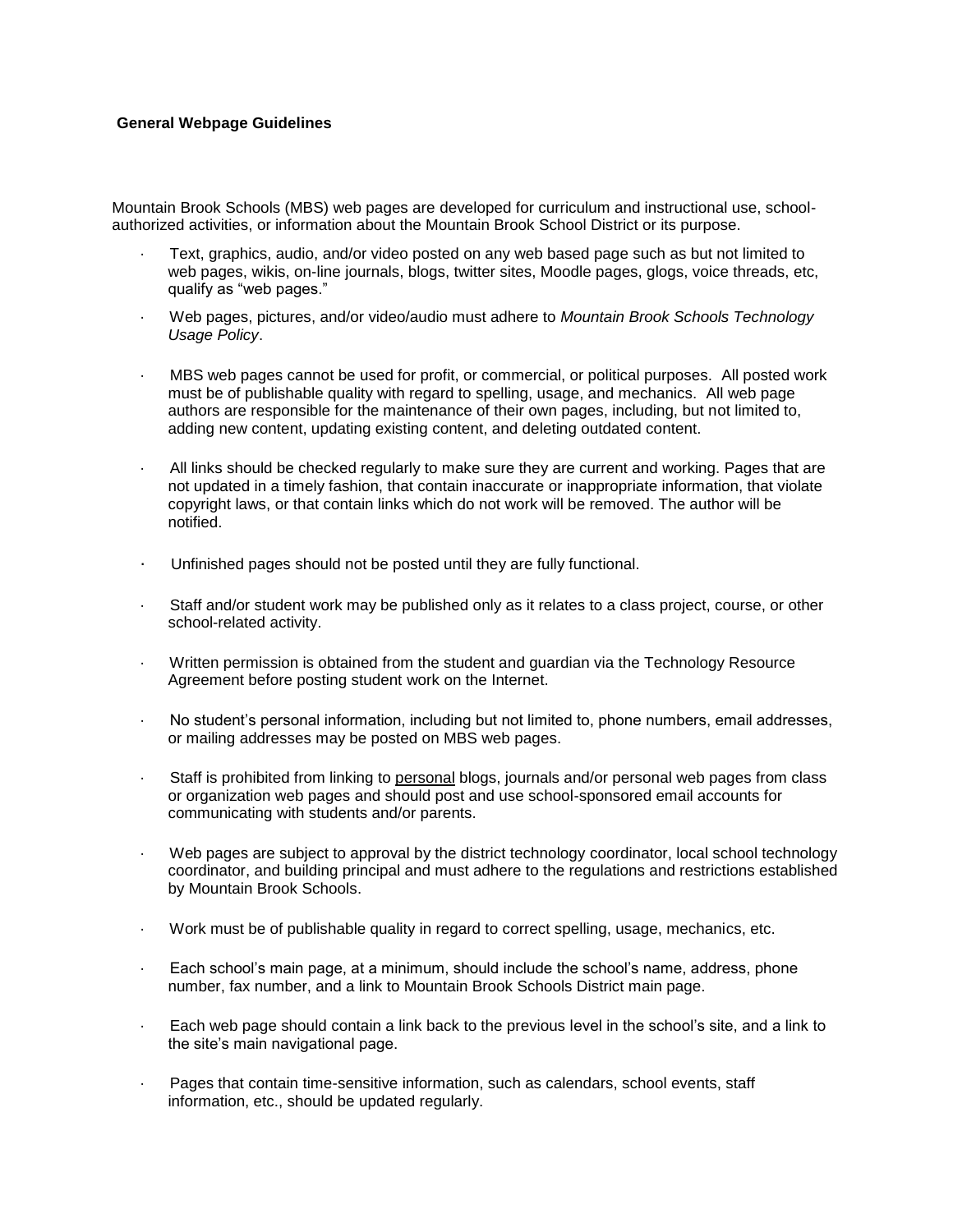- · Unauthorized use of copyrighted material is prohibited.
- Web page counters may be added on a site only if an "invisible" counter type and approved by school technology coordinator.
- Links to sites that are not accessible inside the network (blocked by school filter) should not be used.
- The District technology staff and/or Local School Technology Coordinator may remove any web page(s) or content that is deemed inappropriate.
- · "Guest books," "chat areas," "message boards," or similar tools must have curriculum value and should be evaluated by and approved by the district Technology Coordinator and/or local school Technology Coordinator prior to use.

# **Technical Web Publishing Guidelines**

Pages should be sized so they will display properly in a variety of screen resolutions. Pages should be previewed and tested at least at "800 x 600," and "1024 x 768".

- Regular text entries on web pages should be limited to the standard fonts.
- · Avoid color schemes or backgrounds that make the information on the page hard to read.
- · Colors should be "web safe" as much as possible, so they will display.
- Photos should be sized and named appropriately. Photos should be in .jpeg format. .Png files should not be posted.
- · Graphics should be used judiciously. Photos albums using the in10sity template should not contain more than 12 photos.
- Photo albums that are larger than 12 photos should be created using an appropriate web page tool and may be only stored on the designated Mountain Brook Schools web server. The publisher may be asked to or a school or school system webmaster may remove these albums at anytime if space becomes an issue. If a publisher is unsure of the location for storing photo albums, he/she should consult his/her technology coordinator.
- · Animated GIF files should be used very sparingly and need to be relatively small. The amount, size, and type of graphics used have the most direct affect on the "load time" of web pages.
- · Video and audio files may be used when they are appropriate and are compressed properly. They are generally large files that take long "load times" for the user, and many times require some users (non-district networked machines) to have special plug-ins or viewers/players, in order to view or hear the files.
- Web Pages should be easy to navigate and quick to load. Paths of information should be clearly defined, while allowing for non-sequential browsing.
- Web pages should not be overcrowded.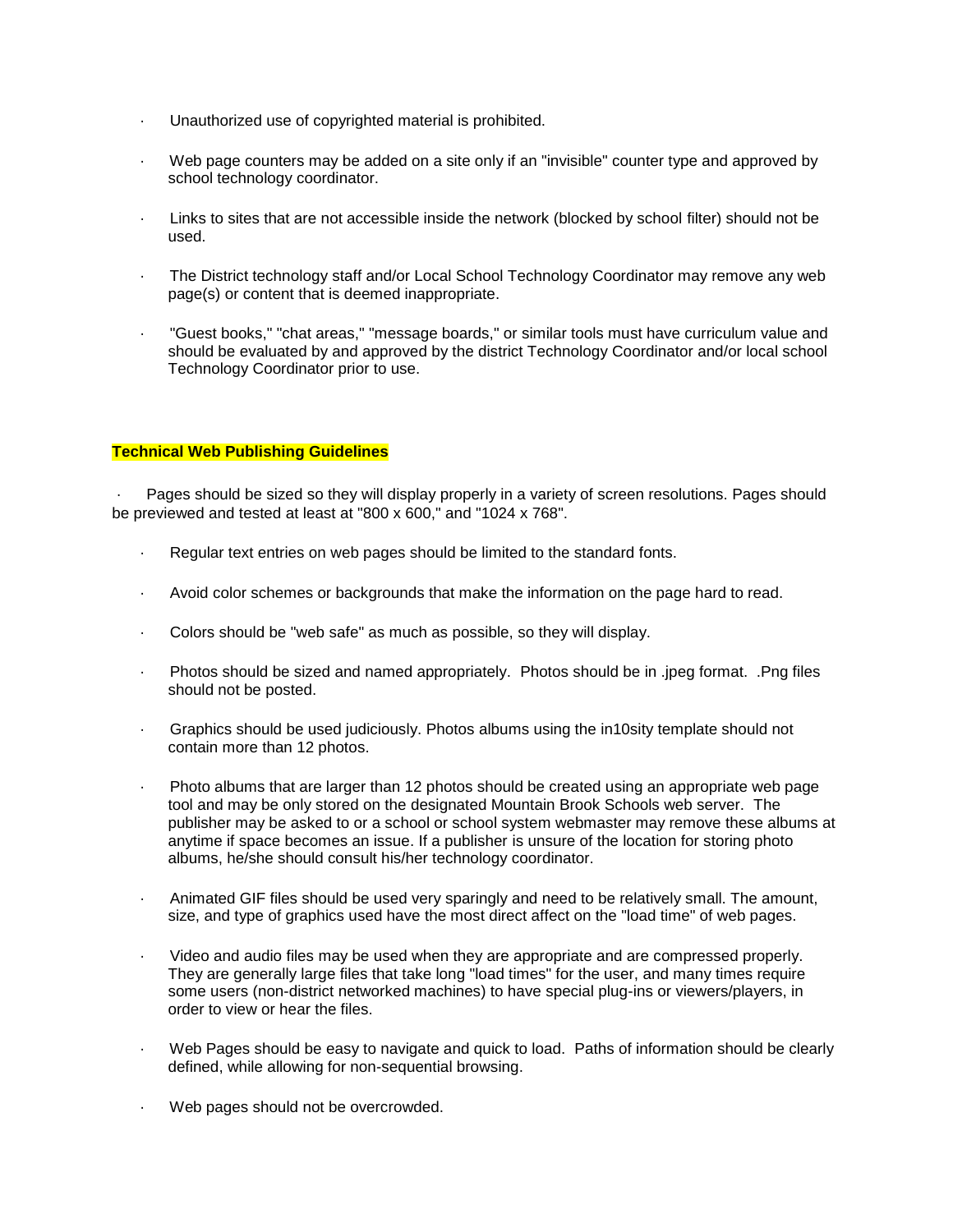- · Full screen images and multiple images should be avoided whenever possible.
- · Web Page content and links should be checked and updated frequently.

### **Publishing Student Information**

· Individual students may be identified by full name unless permission to do so is denied by the parent or guardian in writing on the *Technology Resource Agreement* form. Full names may be used in reporting student participation in school sponsored extracurricular activities, achievements, and other positive recognitions.

- · Group photographs of students may be identified by the group name.
- · Student photos or videos of students may be posted on the web with parent or guardian permission as indicated on the *Technology Resource Agreement*.
- · No other personally identifying information about a student is allowed, such as email address, phone number, home address, etc.

The purpose of these guidelines is to ensure all staff and students in the Mountain Brook School System are aware of and adhere to the provisions of the copyright law (Title 17, United States Code). We reserve the right to amend/modify these guidelines as necessary. In the case of revisions, staff and students will be informed appropriately.

### **General Information**

Copyright regulations pertain to all types of materials including print and nonprint.

The "Copyright and Fair Use Guidelines for Teachers" chart available from your school media specialist may be used to inform staff and students of what is permissible under the law.

The four criteria of fair use for copyrighted works are these:

- 1 The purpose and character of the use of the work (whether the use is of a commercial nature or is for nonprofit educational purposes),
- 2 The nature of the copyrighted work (factual work versus fictitious work),
- 3 The amount and substantiality (extent) of the portion used in relationship to the copyrighted work as a whole (quantity and quality of portion used),
- 4 The effect of the use upon the potential market for or value of the copyrighted work.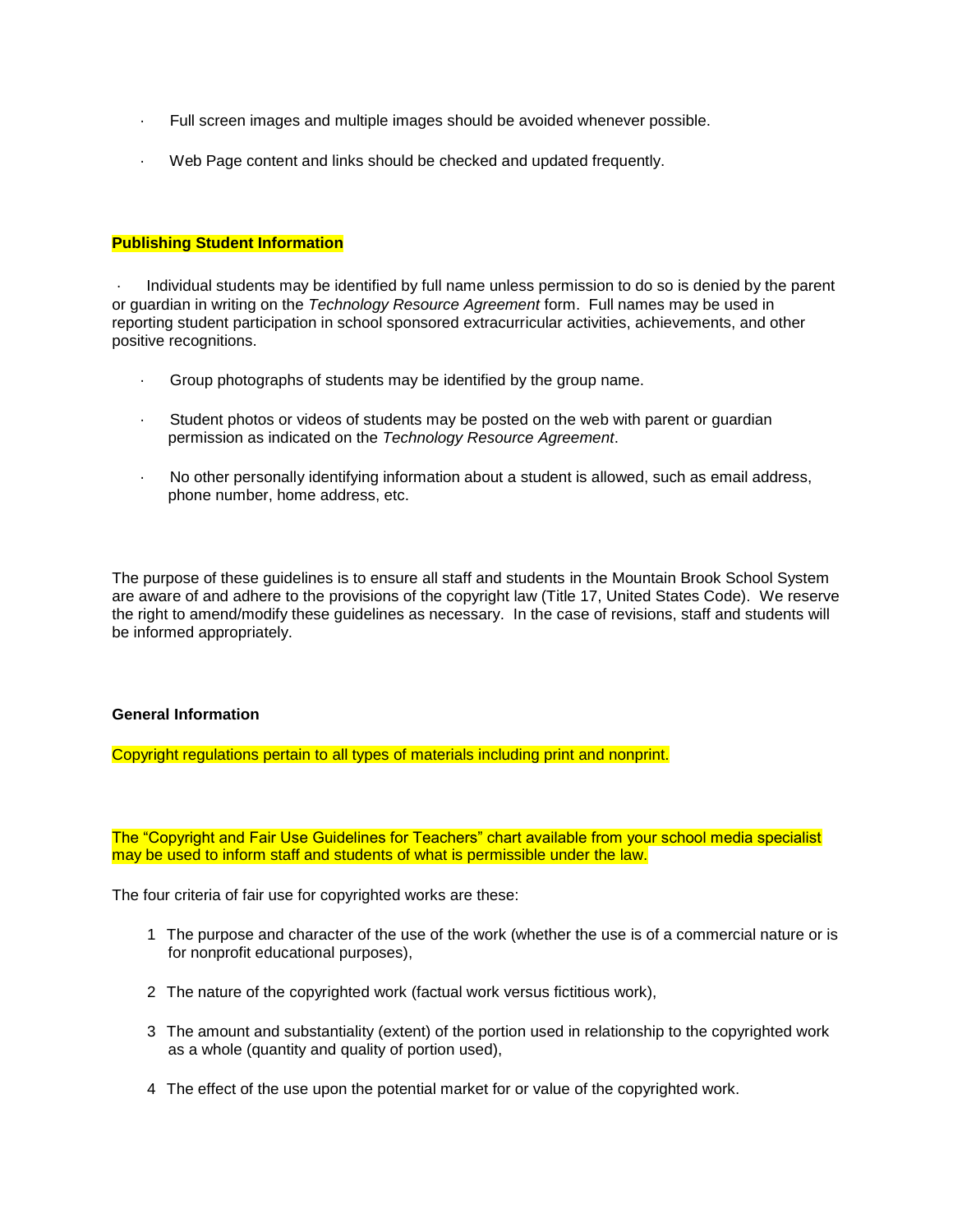Teachers and staff are responsible for copyright compliance for themselves and for their students in their students' assigned work.

# **Multimedia**

Multimedia refers to the combining of different types of media, including, but not limited to, text, music, film, digitized images, and graphics. Teachers and students must follow copyright guidelines for each type of media used in creating a multimedia production or project. In addition to listing all of their sources in a concluding bibliography, authors must include on the opening screen a statement that the presentation contains copyrighted material which has been used under the fair use exemption of the U. S. Copyright Law. Students may use their own multimedia projects that contain copyrighted material only in the class or course for which they were created. An educator is required to obtain permission for each portion of copyrighted material after two years of fair use.

### **Web Publishing**

The fair use provisions of the Copyright Law do not extend to Web publishing. Written permission from the owner of each piece of copyrighted material **must** be obtained before any work is published on the Internet. Information about obtaining permission is available from local school media specialists.

#### **Student Work**

Written permission must be obtained from the student and parent before posting student work on the Internet via the Technology Usage Agreement form or signed note.

#### **Citations**

Examples of bibliographic citations for use in Mountain Brook Schools are based on MLA format and are available in each school and online.

Davidson, Hall. "Copyright and Fair Use Guidelines for Teachers." October 2002. Technology and Learning. 30 June 2003 <http://halldavidson.net/copyright\_chart.pdf>.

This procedure is intended to provide for the proper purchasing and disposal of technology-related electronic equipment (including but not limited to computers, televisions, printers, monitors, fax machines, copiers, cell phones, data projector bulbs, copiers, etc.) hereafter referred to as electronic equipment. For further clarification of the term "technology-related electronic equipment," contact the Mountain Brook Schools' (MBS) district Technology Director.

#### **Purchasing Guidelines**

All electronic equipment that will be used in conjunction with Mountain Brook Schools' technology resources or purchased, regardless of funding, should be purchased from an approved list or be approved by a local school Technology Coordinator and/or the district Technology Director. Failure to have the purchase approved may result in lack of technical support or denied access to other technology resources.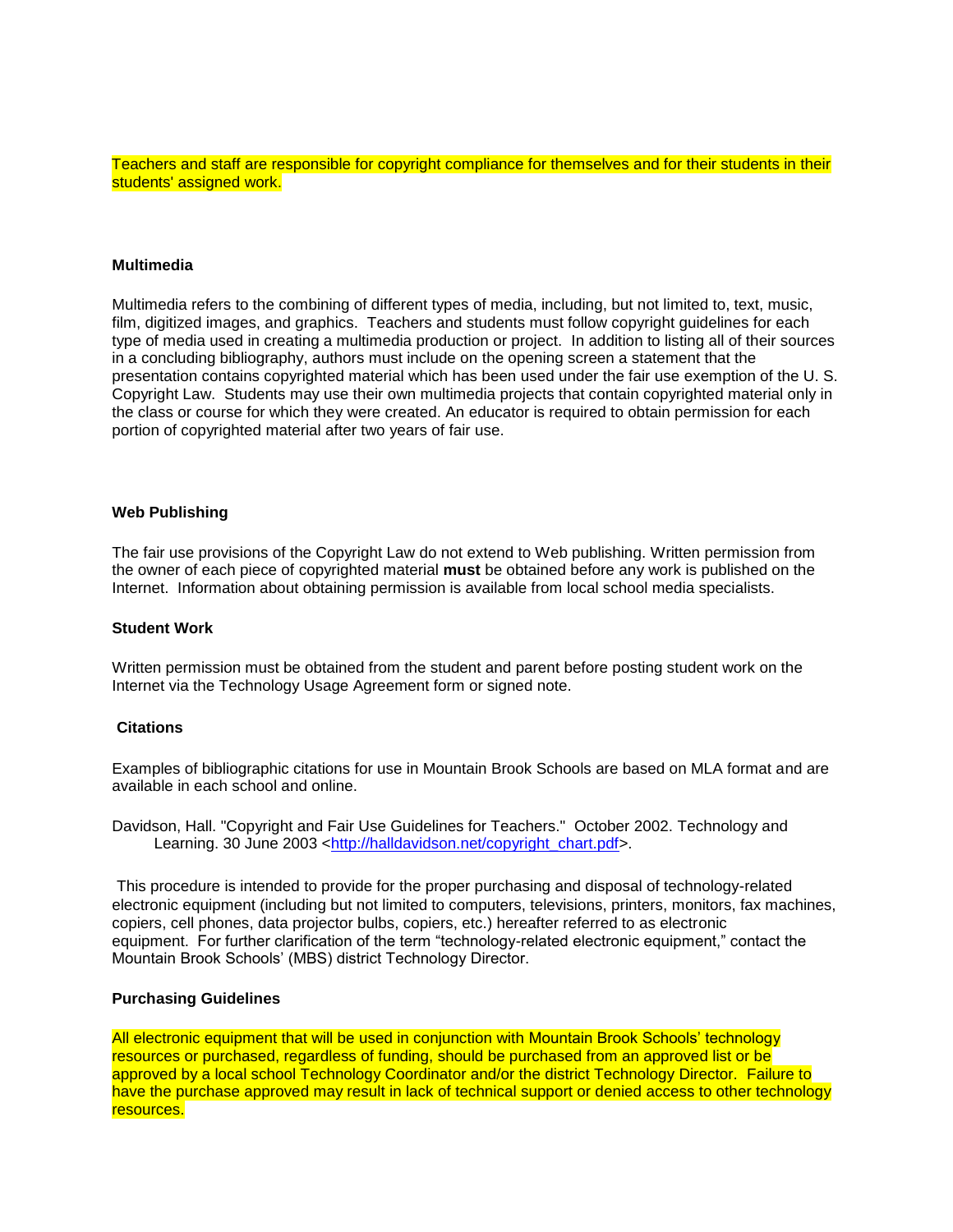All electronic equipment is subject to Alabama bid laws.

All electronic equipment over \$50 should be inventoried in accordance with the Mountain Brook Schools' Finance Department guidelines using the approved Fixed Asset Form. It is the responsibility of the local school Technology Coordinator to inventory technology-related equipment used in the local school. The district technology staff is responsible for ensuring that any network equipment, fileservers, or district computers, printers, etc. are inventoried using the Fixed Asset Form.

### **Disposal Guidelines**

Equipment should be considered for disposal for the following reasons:

- · end of useful life,
- lack of continued need,
- obsolescence,
- · wear, damage, or deterioration,
- excessive cost of maintenance or repair.

The local school principal, Technology Director, and the Director of Finance must approve school disposals by discard or donation. Written documentation including Fixed Asset number, description, and serial number must be provided to the district Technology Office using the appropriate form.

#### **Methods of Disposal**

Once equipment has been designated and approved for disposal, it should be handled according to one of the following methods. It is the responsibility of the local school Technology Coordinator to modify the appropriate Fixed Asset Form to reflect any in-school transfers, in-district transfers, donations, or discards. The district technology staff is responsible for modifying the appropriate Fixed Asset Form to reflect any transfers within the central offices, transfers of central office electronic equipment to local schools, central office donations, or central office discards.

#### **Transfer/Redistribution**

If the equipment has not reached the end of its estimated life, an effort should be made to redistribute the equipment to locations where it can be of use, first within an individual school or office, and then within the district. Service requests may be entered to have the equipment moved and reinstalled and, in the case of computer equipment, to have it re-ghosted and re-installed.

#### **Discard**

All electronic equipment in the Mountain Brook Schools district must be discarded in a manner consistent with applicable environmental regulations. Electronic equipment may contain hazardous materials such as mercury, lead, and hexavalent chromium

A district-approved vendor must be contracted for the disposal of all electronic equipment. The vendor must provide written documentation verifying the method used for disposal and a certificate stating that no data of any kind can be retrieved from the hard drive or any other component capable of storing data. Under no circumstances should any electronic equipment be placed in the trash. Doing so may make